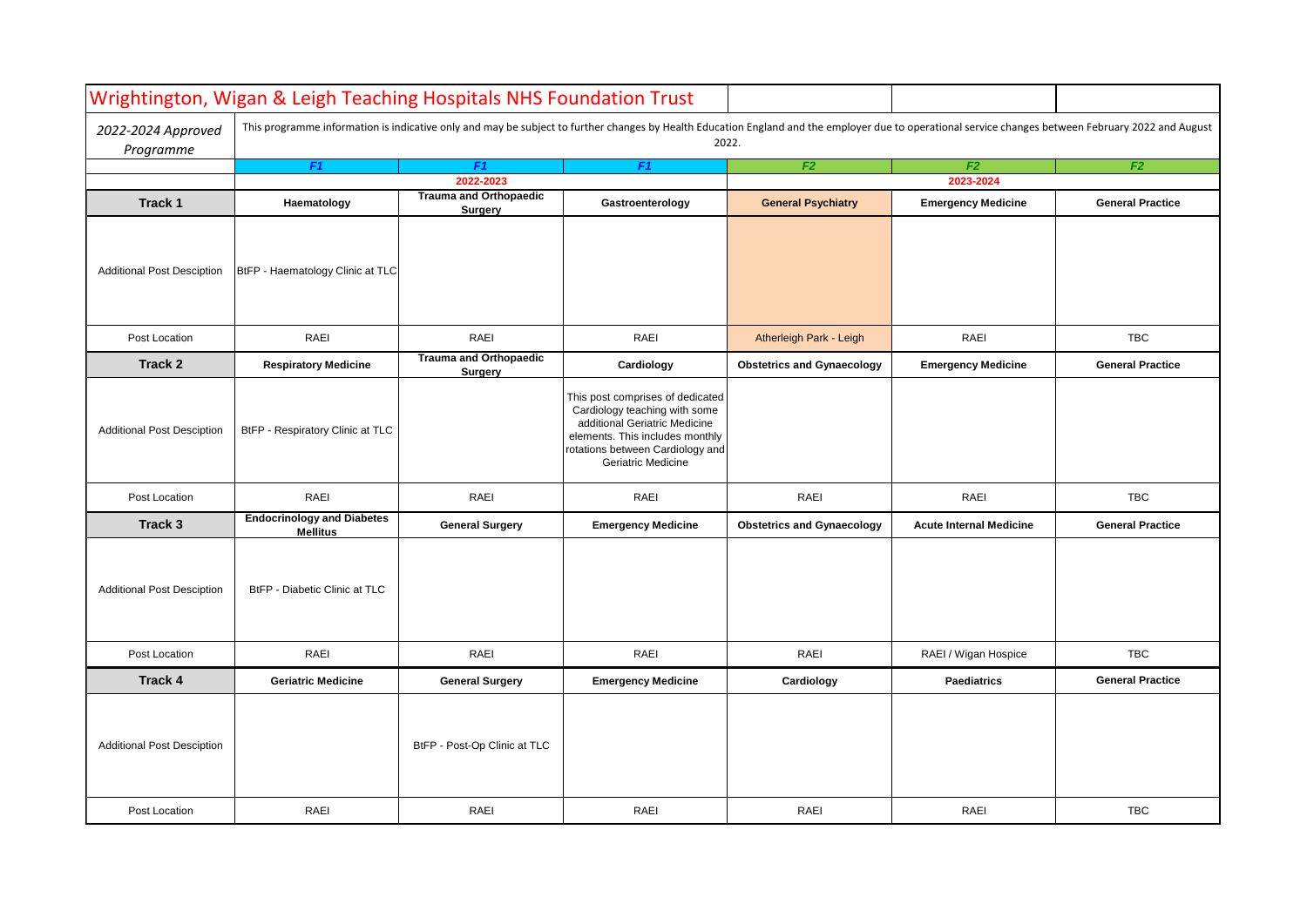| Track 5                           | <b>Acute Internal Medicine</b>                                                                                                                                                                                              | <b>General Surgery</b>    | <b>Geriatric Medicine</b>                 | Otolaryngology                           | <b>Paediatrics</b>                | <b>General Practice</b> |
|-----------------------------------|-----------------------------------------------------------------------------------------------------------------------------------------------------------------------------------------------------------------------------|---------------------------|-------------------------------------------|------------------------------------------|-----------------------------------|-------------------------|
| <b>Additional Post Desciption</b> |                                                                                                                                                                                                                             |                           |                                           | BtFP - ENT Clinic at TLC                 |                                   |                         |
| Post Location                     | RAEI                                                                                                                                                                                                                        | RAEI                      | RAEI                                      | RAEI                                     | RAEI                              | <b>TBC</b>              |
| Track 6                           | Gastroenterology                                                                                                                                                                                                            | <b>Urology</b>            | <b>Acute Internal Medicine</b>            | <b>General Surgery</b>                   | <b>General Psychiatry</b>         | <b>General Practice</b> |
| <b>Additional Post Desciption</b> | BtFP - Gastro Clinic at TLC                                                                                                                                                                                                 |                           |                                           |                                          |                                   |                         |
| Post Location                     | RAEI                                                                                                                                                                                                                        | RAEI                      | RAEI                                      | RAEI                                     | Atherleigh Park - Leigh           | <b>TBC</b>              |
| Track 7                           | <b>Emergency Medicine</b>                                                                                                                                                                                                   | <b>Geriatric Medicine</b> | <b>General Surgery</b>                    | <b>Anaesthetics</b>                      | <b>Palliative Medicine</b>        | <b>General Practice</b> |
| <b>Additional Post Desciption</b> |                                                                                                                                                                                                                             |                           |                                           |                                          |                                   |                         |
| Post Location                     | RAEI                                                                                                                                                                                                                        | RAEI                      | RAEI                                      | RAEI                                     | RAEI                              | <b>TBC</b>              |
| Track 8                           | Cardiology                                                                                                                                                                                                                  | <b>General Surgery</b>    | <b>Geriatric Medicine</b>                 | <b>Trauma and Orthopaedic</b><br>Surgery | <b>Obstetrics and Gynaecology</b> | <b>General Practice</b> |
| <b>Additional Post Desciption</b> | BtFP - Cardiology Clinic<br>This post comprises of dedicated<br>Cardiology teaching with some<br>additional Geriatric Medicine<br>elements. This includes monthly<br>rotations between Cardiology and<br>Geriatric Medicine |                           |                                           |                                          |                                   |                         |
| Post Location                     | RAEI                                                                                                                                                                                                                        | RAEI                      | Leigh Hospital / Wrightington<br>Hospital | RAEI                                     | RAEI                              | <b>TBC</b>              |
| Track 9                           | <b>Respiratory Medicine</b>                                                                                                                                                                                                 | <b>Urology</b>            | <b>Geriatric Medicine</b>                 | <b>Trauma and Orthopaedic</b><br>Surgery | <b>General Psychiatry</b>         | <b>General Practice</b> |
| <b>Additional Post Desciption</b> | BtFP - Respiratory Clinic at TLC                                                                                                                                                                                            |                           |                                           |                                          |                                   |                         |
| Post Location                     | RAEI                                                                                                                                                                                                                        | <b>RAEI</b>               | RAEI                                      | RAEI                                     | <b>RAEI</b>                       | <b>TBC</b>              |